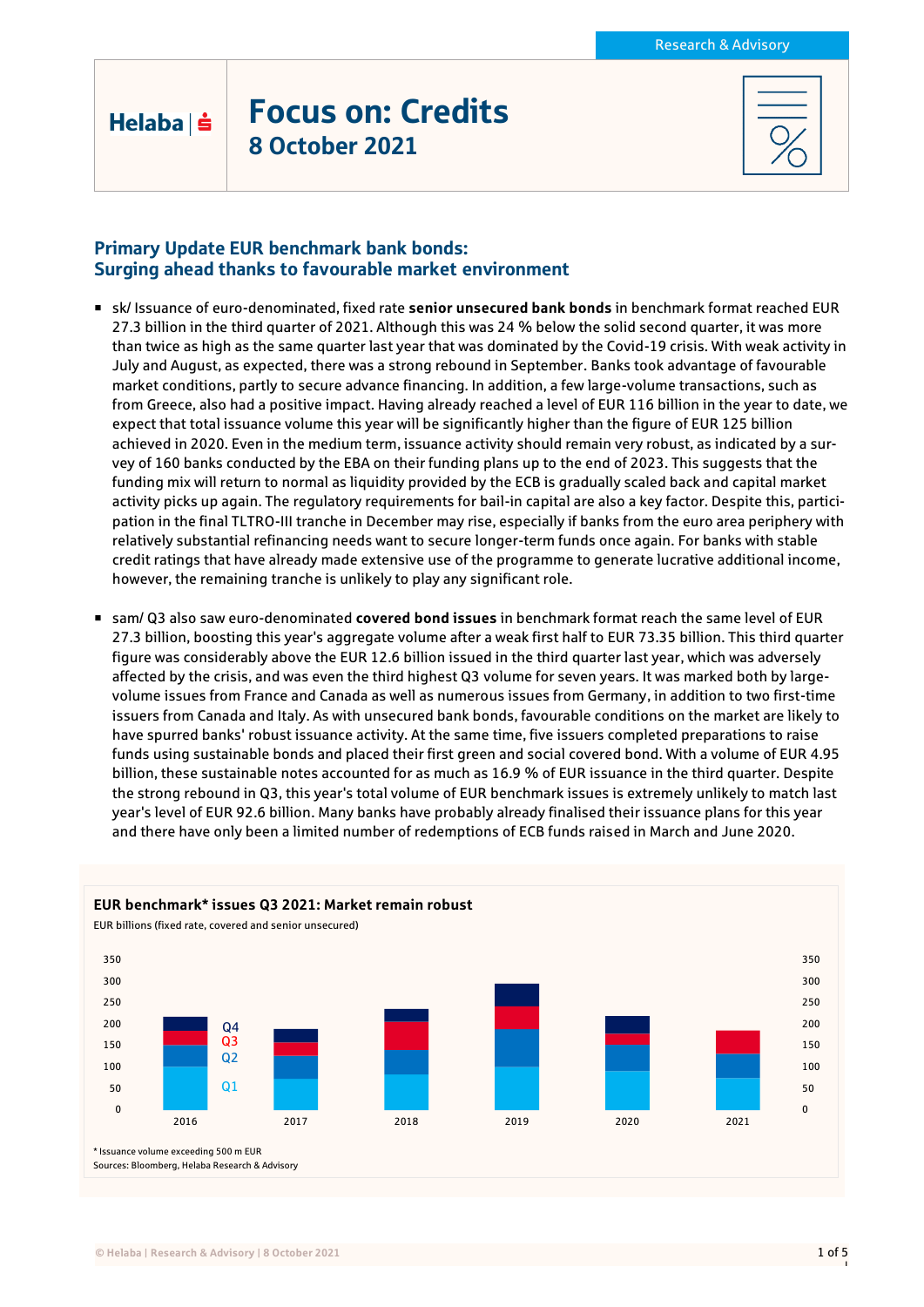# **Senior unsecured bonds with fixed coupons**









**Large proportion of banks active on capital markets**





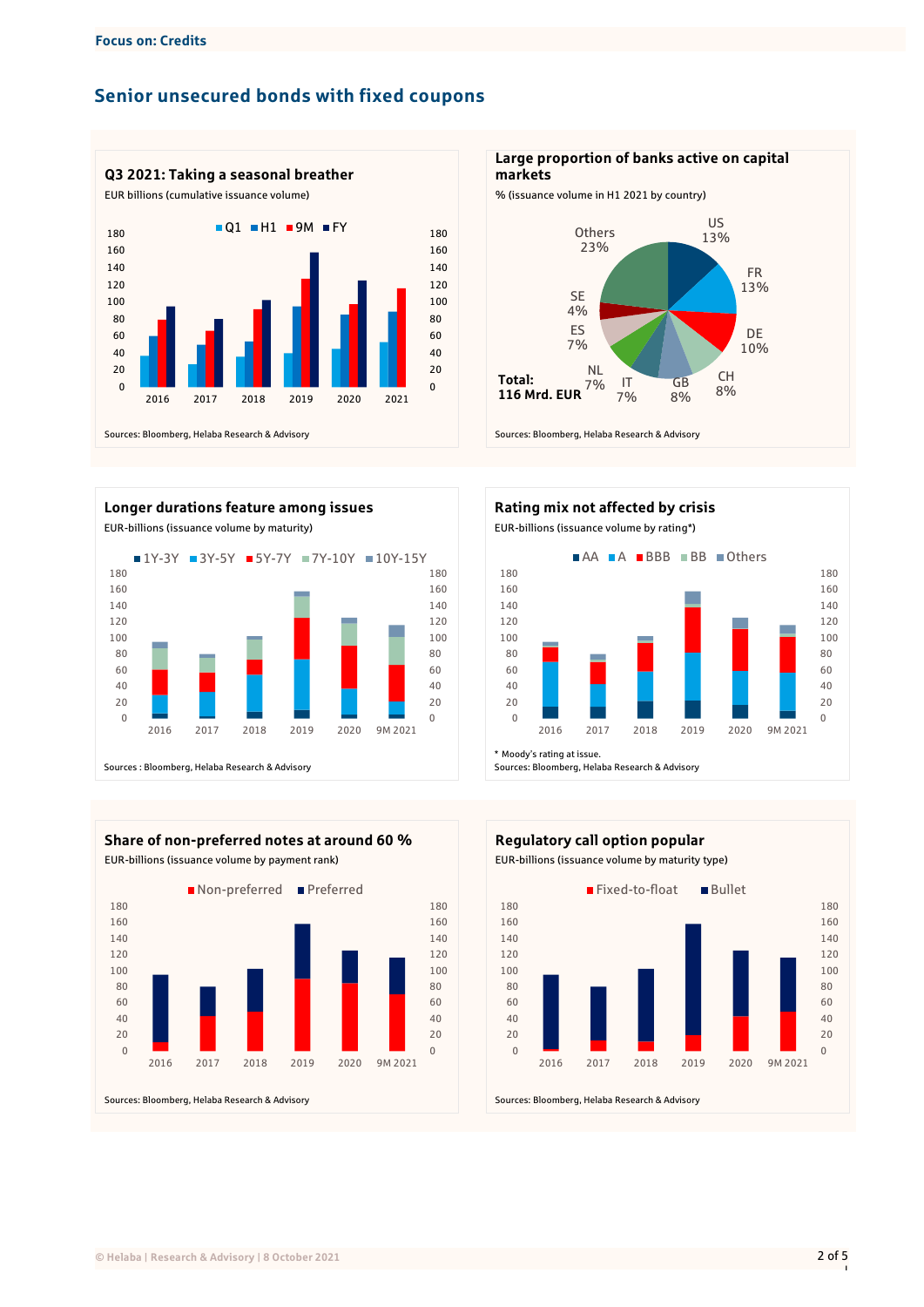











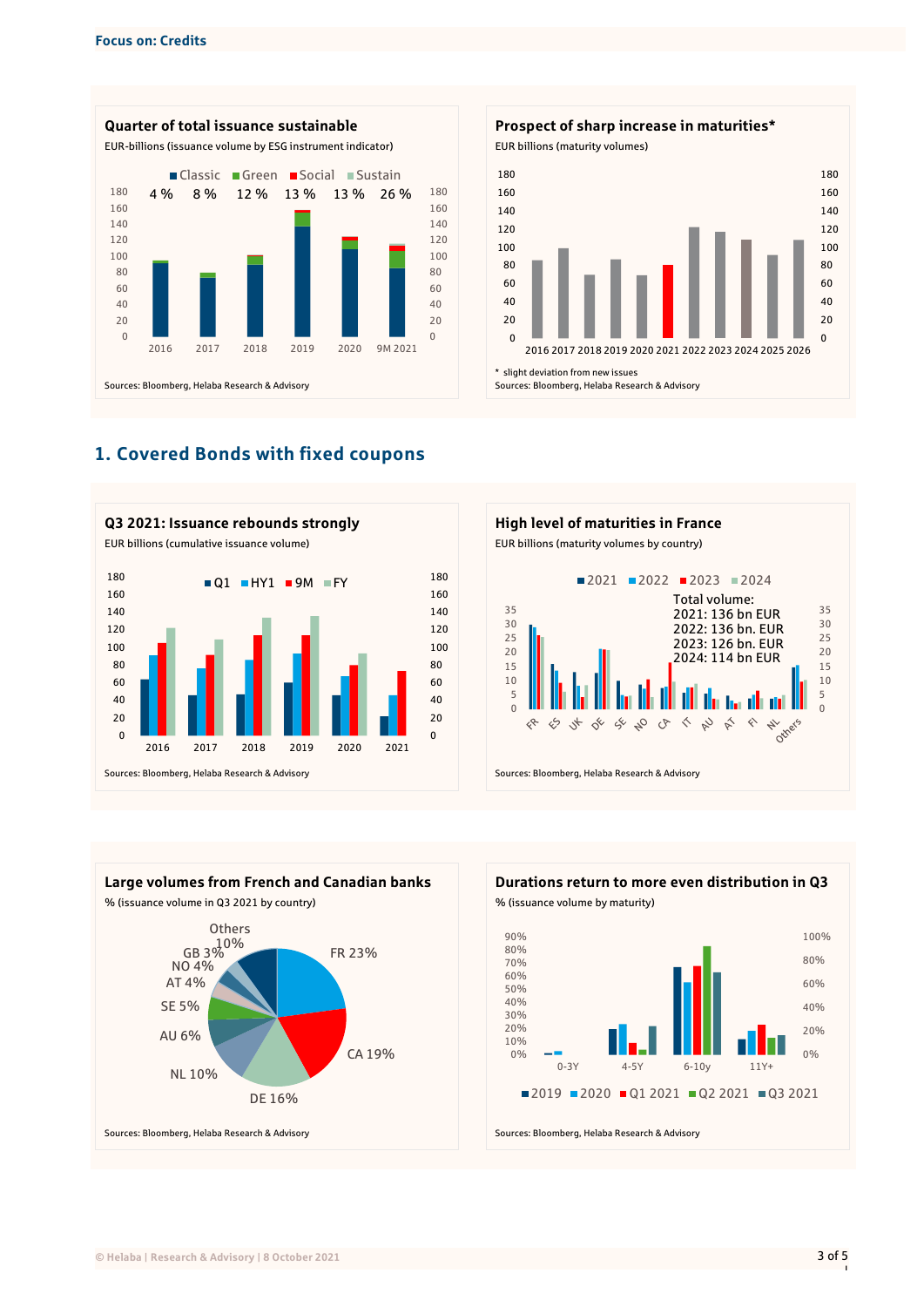**Overview** 





# **2. ECB's targeted longer-term refinancing operations**

#### TLTRO III: Targeted longer-term refinancing operations

|              | <b>Allocation</b> | Settlement | <b>Earliest volun-</b><br>tary repayment<br>(settlement) | <b>Maturity</b> | Allocated<br>amount<br>(EUR bn) | Outstanding<br>amount<br>(EUR bn) |
|--------------|-------------------|------------|----------------------------------------------------------|-----------------|---------------------------------|-----------------------------------|
| TLTRO-III.1  | 19.09.2019        | 25.09.2019 | 29.09.2021                                               | 28.09.2022      | 3.4                             | 2.1                               |
| TLTRO-III.2  | 12.12.2019        | 18.12.2019 | 29.09.2021                                               | 21.12.2022      | 97.7                            | 85.2                              |
| TLTRO-III.3  | 19.03.2020        | 25.03.2020 | 29.09.2021                                               | 29.03.2023      | 115.0                           | 96.7                              |
| TLTRO-III.4  | 18.06.2020        | 24.06.2020 | 29.09.2021                                               | 28.06.2023      | 1.308.4                         | 1,261.5                           |
| TLTRO-III.5  | 24.09.2020        | 30.09.2020 | 29.09.2021                                               | 27.09.2023      | 174.5                           | 173.2                             |
| TLTRO-III.6  | 10.12.2020        | 16.12.2020 | 22.12.2021                                               | 20.12.2023      | 50.4                            | 50.4                              |
| TLTRO-III.7  | 18.03.2021        | 24.03.2021 | 30.03.2022                                               | 27.03.2024      | 330.5                           | 330.1                             |
| TLTRO-III.8  | 17.06.2021        | 24.06.2021 | 29.06.2022                                               | 26.06.2024      | 109.8                           | 109.6                             |
| TLTRO-III.9  | 23.09.2021        | 29.09.2021 | 29.06.2022                                               | 25.09.2024      | 97.57                           | 97.57                             |
| TLTRO-III.10 | 16.12.2021        | 22.12.2021 | 29.06.2022                                               | 18.12.2024      |                                 |                                   |

Sources: Deutsche Bundesbank Eurosystem, ECB Eurosystem, Bloomberg, Helaba Research & Advisory